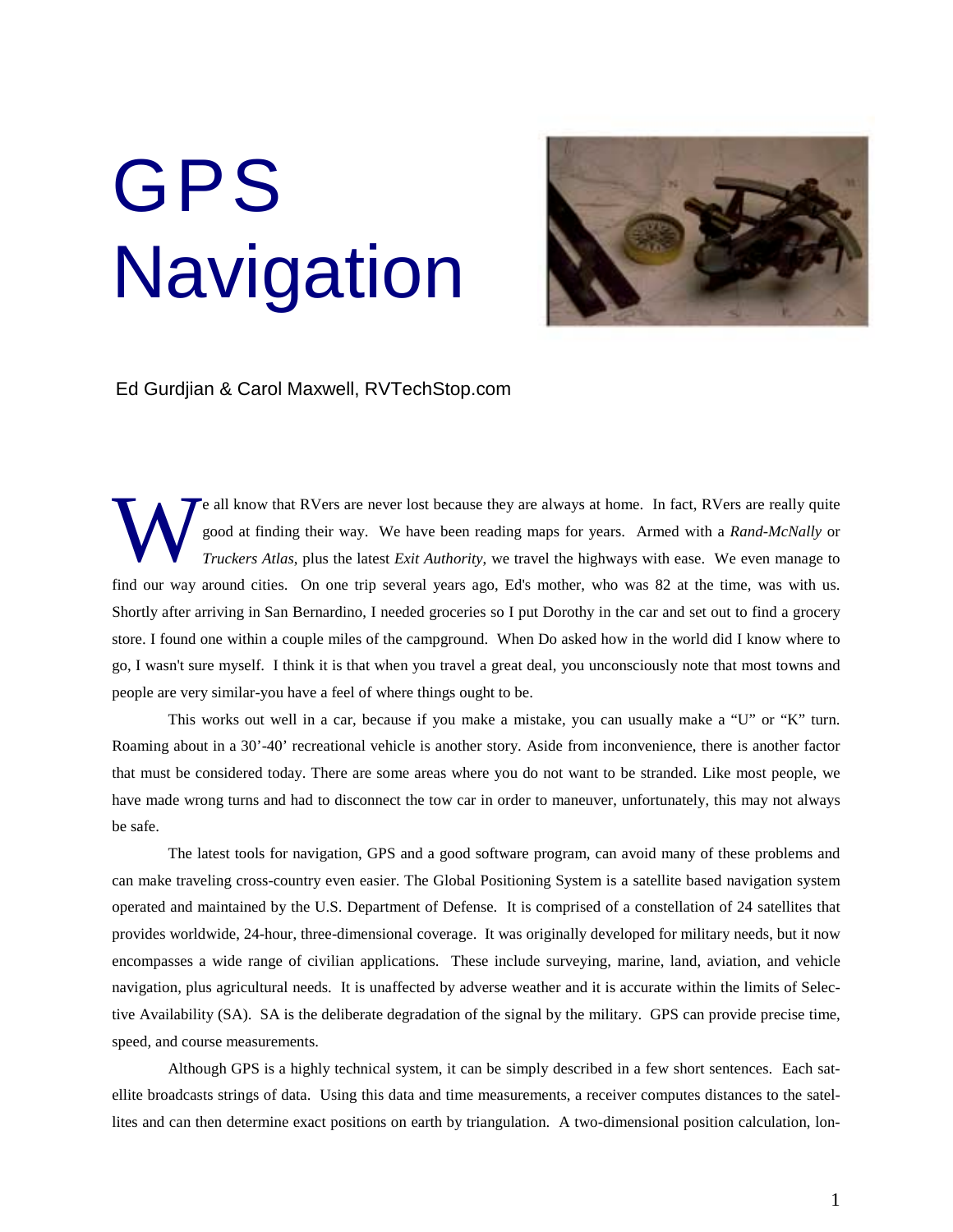gitude and latitude, requires three satellites; and a three-dimensional position calculation, which includes altitude, requires four satellites.

We saw our first GPS application at the Sacramento FMCA convention in 1989. Bosch had a program they called "Travelsafe", but it was only available for selected large metropolitan areas. In 1993, Oshkosh (now Freightliner) asked us to evaluate a program they were considering for integration into their product line. While researching that project, we discovered *Map Expert* by Delorme Mapping. To say we were astonished would be an understatement. A single CD had nearly every road, street, and lane in the U.S. Other programs we had seen were not only incomplete but they required multiple CDs for different regions or metro areas. Each CD was sold separately for \$25 to \$30 each! *Map Expert* was \$295 and the GPS software link was another \$200.00. The antenna and receiver had to be purchased from another source and the cost was approximately \$1,000.00. Software and hardware prices have been significantly reduced since 1993. The 1999 version, *Street Atlas 6* plus a GPS antenna and re-

ceiver, is only \$159.95 for the complete package. In 1993, there were two basic types of programs. Mapping programs identified your location on a computer generated map with a symbol, and the symbol followed your movements across the map. Routing programs told you how to get from point A to point B. Some programs not only could determine the shortest or fastest route, but the user could insert their personal preferences to get a "preferred" route. The software programs have been constantly improved. Current versions of *Map N Go* and *Street Atlas* by Delorme combine routing and mapping, with the best features of both.*.* A new version of *Precision Mapping* by Chicago Map Corporation is now available that offers advanced routing and GPS mapping features. Although we have not personally used the new version, we did use an early version of this program. We also used an early version of The Rand-McNally *Tripmaker,* another popular routing program. We found it not quite as easy to use as some of the other programs, mainly because it in-



*Skymap by ETAK with antenna, PMCIA receiver and remote control*

sisted on taking us through Mexico to get from Yuma, Arizona, to San Antonio, Texas. We had to manually insert stops to stay in the US. It also had no user preference settings to avoid tolls, local roads, or other situations undesirable for RV travel. ETAK introduced their *Skymap* in 1998. It is a mapping program with some routing capabilities. The program is divided between an Eastern and a Western CD and you have to load regional maps on the hard drive to have a useable degree of detail.

Most of the more popular programs offer address to address routing, and a variety of search modes such as address, place name, zip code, or telephone area code. We have personally had the most success with Delorme products. One of the features we value is the routing preferences which can be set as normal or to either favor or avoid specific types of roads like toll roads, interstates, US highways, state highways, ferries, and forest roads. In the latest version of *Street Atlas 6,* Delorme incorporates the exit services from the *Exit Authority*. Another feature of *Street Atlas* is the interface with *Phone Search*, another Delorme software package that encompasses business and residential telephone numbers in all 50 states. After searching for a telephone number, the address can be located on the map. We often use this handy feature when we want to locate the nearest Radio Shack, restaurant, veterinarian, or any other type business.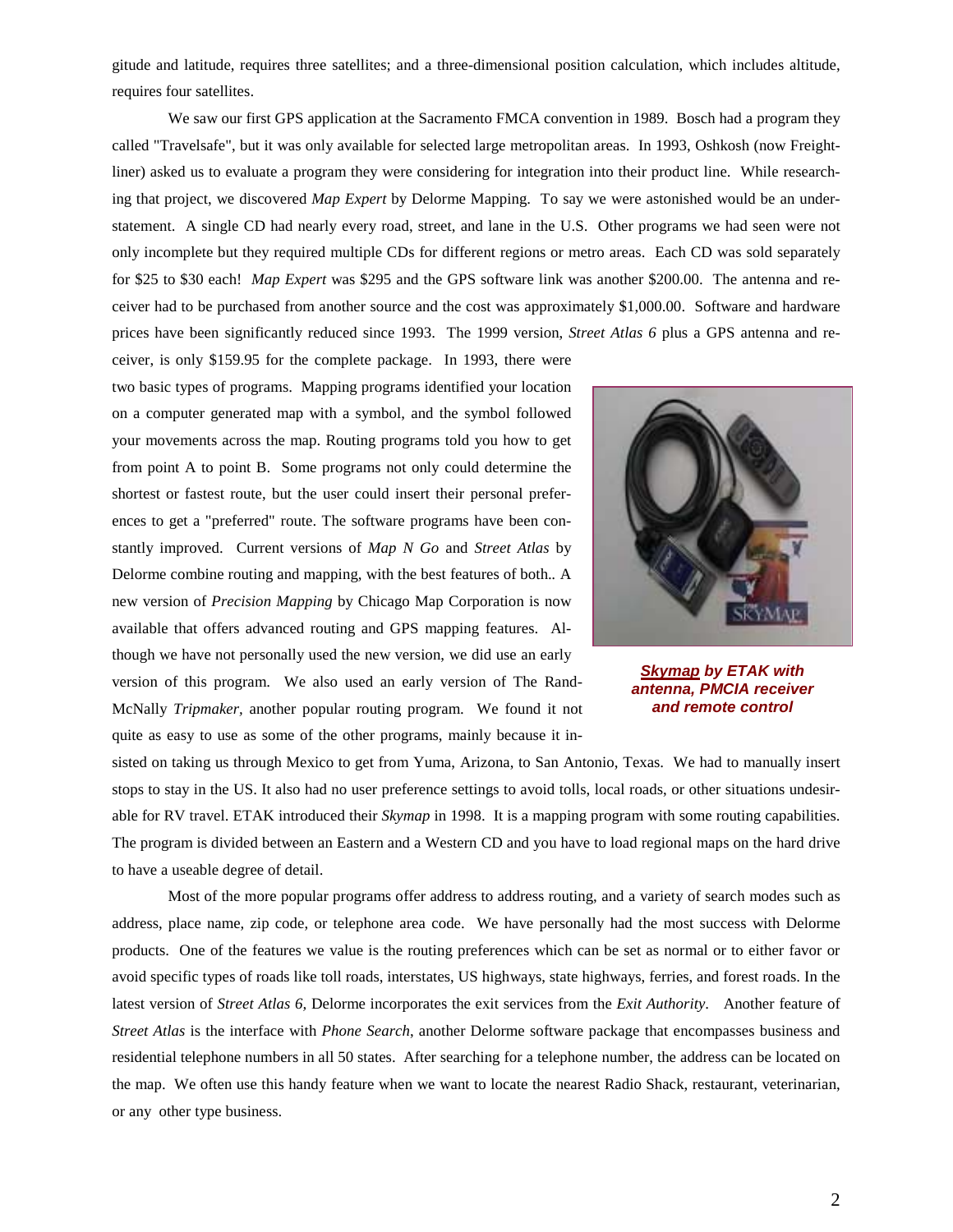GPS navigation has kept us out of difficult situations many times. Imagine traveling through a large city like Dallas, and being able to "scout ahead" to identify roads, exits, and other data. Then, with the click of the mouse, again center the map on your current position. We know when to expect our next turn and are rarely surprised. Even when new construction has changed the highways, the area street detail is so good that we have been able to find our way back to our route. For instance, we were traveling east on Maryland 155 and thought we would



*Street Atlas 6 and self contained Earthmate antenna/receiver*

simply merge onto northbound US 40. We did not see the signs directing northbound traffic to the right, so we continued east and soon found ourselves on city streets. The GPS mapping software pinpointed our position and allowed us to circumnavigate back to US 40. It is hard to drive a coach and tow vehicle in cities and sometimes it is even more difficult to find a place to stop so you can ask directions.

Over the years, there have been several stand-alone products developed. These are devices independent of a computer to enhance navigation. Ceres, Bartizan, and the OnStar system are not user navigation programs. They track a vehicle from a central location and can dispatch emergency assistance. They are used in conjunction with a cellular phone so the user can call for directions or other assistance. Alpine Electronics has a dash mounted device that combines an FM radio, audio CD player, and navigation mapping. It requires multiple CDs and does not allow the

user to "scout" ahead-you can only see your current po-

sition. You can create a route, but the route cannot extend beyond the limits of one regional CD. This device retails for approximately \$3,500.00, and the nine regional CDs are sold separately for \$150.00 each. Generally, we have found that programs oriented to urban automobile use have limited value to RVers.

We still prefer using computer programs. Computers are available in varying sizes and at varying prices to fit into nearly any budget and they are multi-functional. We use ours for word processing, financial management, entertainment, and navigation. Wireless modems are now available and soon Internet access and email will be available from almost anywhere. We have owned both laptop and desktop computers and we prefer the desktop, but that is purely a matter of personal choice. The computer mapping programs, with or without GPS, provide detailed street information for every city, regardless of size. This



*Optional laptop power adapter cable and 12 Volt power adapter cable for the Delorme Earthmate*

data is not available from any paper atlas or any other single source. We do, however, still use our other navigation aids like the paper road atlas, the *Truckers Atlas*, the *Mountain Directory*, and the *Exit Authority*. Each of these aids offers a different perspective and when you combine them, you have a powerful navigation system.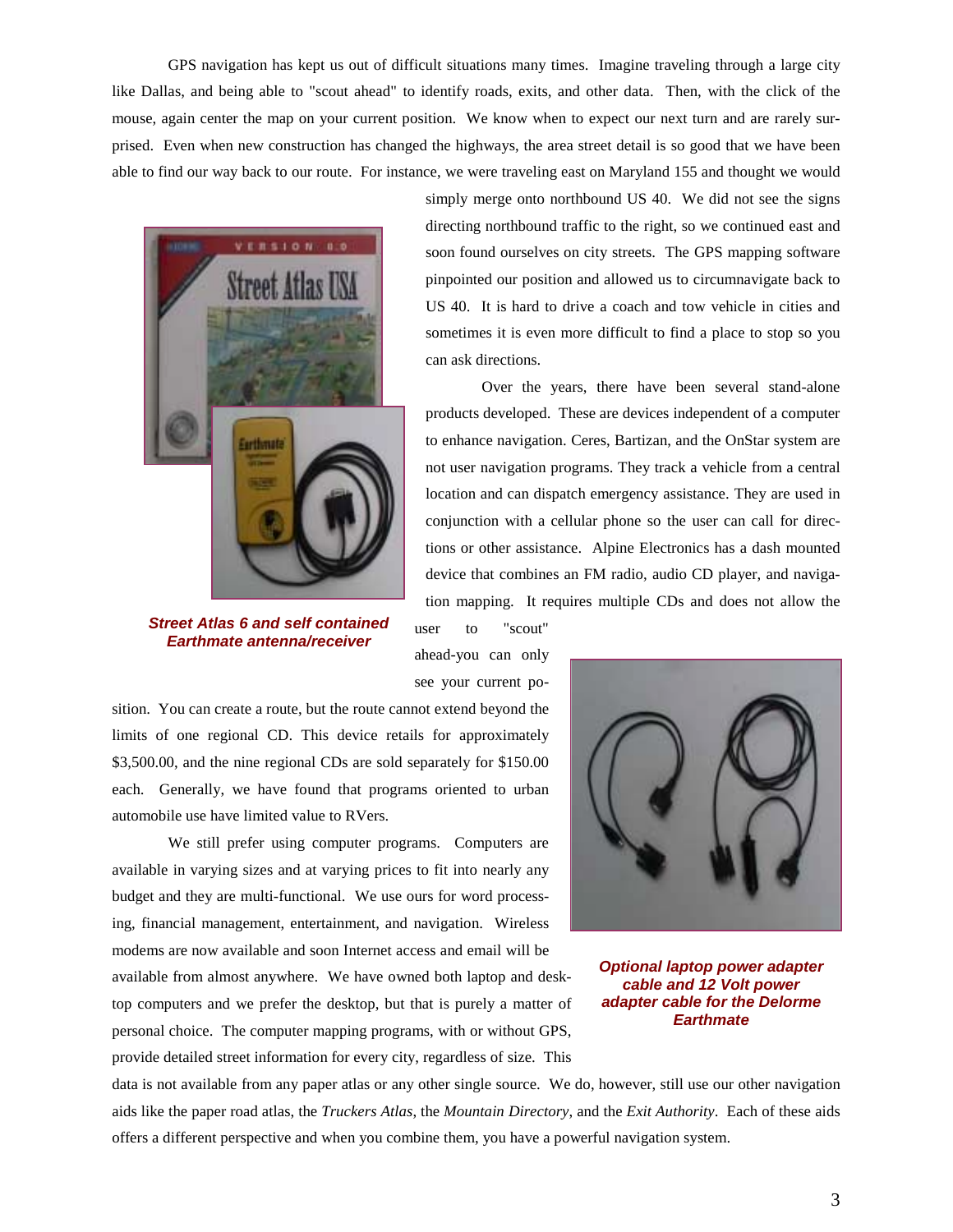Along with the computer and software programs, an antenna and receiver are required. We use a permanently mounted roof antenna and a permanently wired receiver made by Trimble. Since it is permanently wired to a 12 V power supply, it does not have to initialize with each use. This receiver can process three different types of protocol messages so it can be used with a variety of computer programs. Many programs use NMEA protocol messages. NMEA is the National Marine Electronics Association who defines marine electronic interface standards to serve the public interest. Software programs use only some of the data, so proprietary receivers usually do not work with other software programs. ETAK does not use NMEA mode data so they have a proprietary receiver for their *Skymap* program that is connected to a computer by either a serial port or a PCMCIA card slot. Delorme uses NMEA mode data and they offer a portable receiver combined with an antenna called Earthmate, which is connected through a serial port. The Earthmate is battery powered, so it can be used with hand held computers for hiking or any other activity that requires portability. A 12V interface using a cigarette lighter jack is also available. The ETAK and the Earthmate antennae are not weather proof, so they are placed near a window inside the RV. If



*GPS antenna by Trimble. It is mounted between the 3/16" roof rivets*

the RV has a fiberglass roof, the antenna can be placed almost anywhere. Before we leave on a trip, we enter the primary stops on *Street*

*Atlas 6*. Primary stops may be people or companies we are calling on to write a review article or friends and family members we are going to visit. Next we check long range weather forecasts and then Flying J fuel prices at [http://www.flyingj.com.](http://www.flyingj.com/) This information helps to determine the best route. After we insert the appropriate stops to our route, we run a preliminary preferred route. We then consult the *Truckers' Atlas* and the *Mountain Directory* to be sure we will not run into any low clearances, weight restricted bridges or roads unsafe for the coach. If there are any, we will adjust our route accordingly. If our route takes us through a major metropolitan area, we use the route mileage and time features to avoid rush hour traffic. The next step is to determine where we will be stopping each night. When making a cross-country run, we often spend the night at a Flying J where there is generally ample safe parking.

If necessary, we consult the *Exit Authority* to find other appropriate stops. We then run a final route. Sometimes, we print out the directions but usually we just save it on the computer where it is readily available. As we travel, the navigator will run the GPS and mapping software anytime we are in a metropolitan area or when we anticipate multiple turns or connectors. A navigator always uses the equipment. It is never safe for a driver to attempt to use any navigational equipment while driving.

Many of the programs incorporate audio turn-by-turn instructions, but we have found this feature to be of limited value in the RV application. It may be of more value in urban settings in automobile applications. For example , this is probably a great advantage in airport rental cars and helps the traveler safely navigate to their hotel. The voice instructions usually announce turns 60 seconds in advance-we believe this cannot take the place of a navigator telling the driver to move to the right lane a half mile from the turn.

There are times during the summer months when Ed has to travel alone. We follow the same procedure as above, except that we always print the directions. Additionally, each night, Ed will review his route for the next day. If there are areas where he anticipates any difficulty, he will print directions through that area and tape them to the dash.